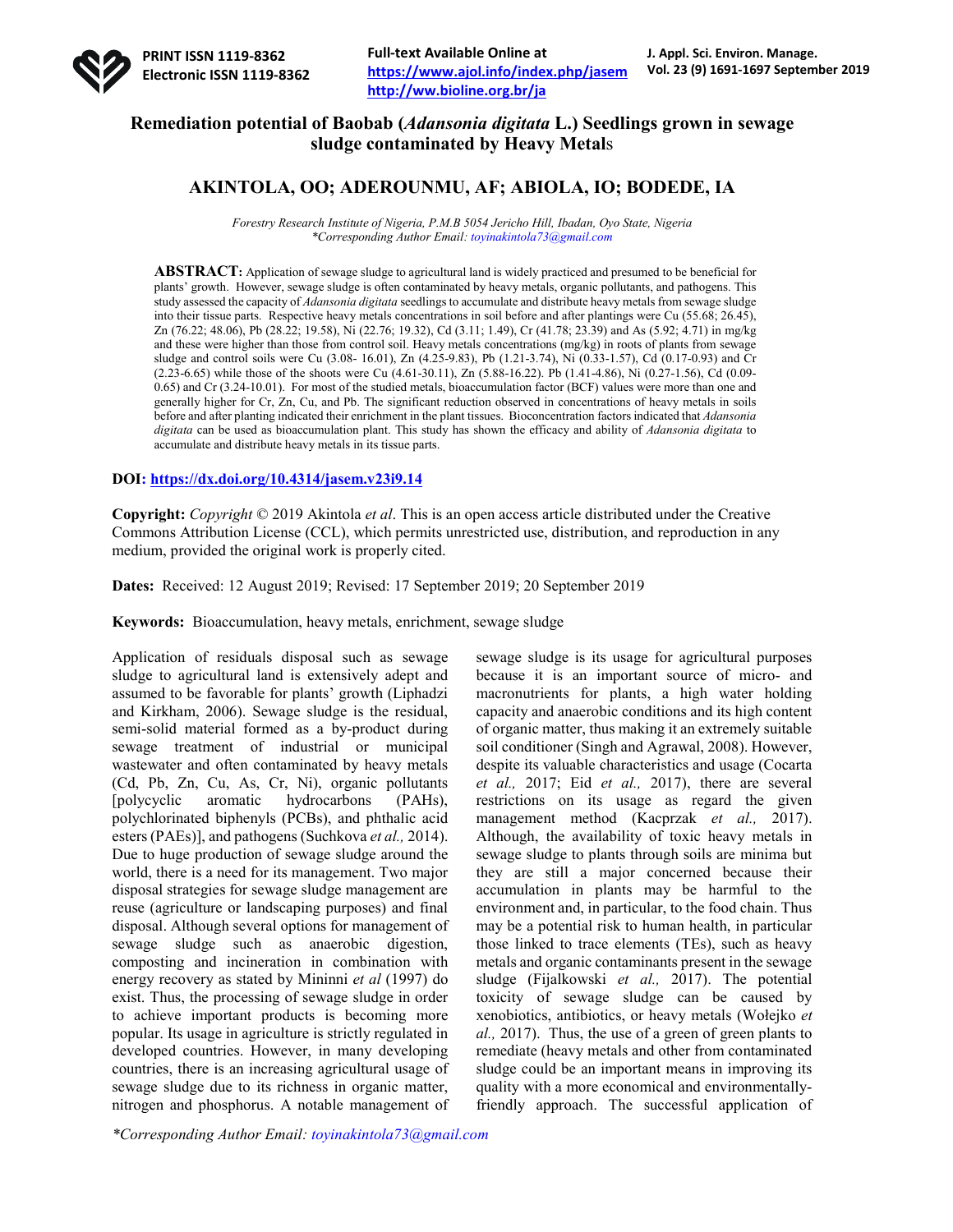phytoremediation techniques depend on many factors such as bioavailability of the contaminants and their readiness to be absorbed by roots of the plants. The bioavailability of heavy metals depends from their solubility of the in soil. In addition to this, mechanisms and effectiveness of the phytoremediation depend also on others factors such as the nature of contaminant, soil properties, and plant species (Sreelal and Jayanthi, 2017). The plants which are generally considered for this purpose are those that exhibit great efficiency in phytoremediation processes. Several approaches have been attempted by many authors to sewage sludge phytoremediation in recent years. These include the application of certain amount of sewage sludge with other growing media (soil) on agriculture (Antonkiewicz *et al.,* 2016; Chu *et al.,* 2017; Wyrwicka and Urbaniak, 2018) or forest species (Grobelak *et al.,* 2017) but only a few studies have been done where remediation was assessed on sewage sludge without dilution. This study thus investigated the efficiency of Adansonia *digitata* seedlings for remediation of sewage sludge deposits by assessing its potential to uptake heavy metals and their bioaccumulation in the seedling parts.

#### **MATERIAL AND METHODS**

*Site description:* A pot experiment was carried out in Screen house of Forestry Technology Department, Federal College of Forestry, Ibadan, Oyo state. The experimental site lies between Latitude 7°26'N and Longitude 3°54'E. The climate of the area is tropical. The annual rainfall ranges from  $1400$ mm  $- 1500$ mm and average relative humidity of about 65%, the average temperature is 31.80C. The area is dominated by two seasons: the dry season and rainy season. The rainy season usually begins from November to March, while the rainy season starts from April to October (FRIN Meteorological Station, 2015). Seeds of *A. digitata* were obtained from Forestry Research Institute of Nigeria (FRIN), Ibadan, Oyo State, Nigeria. Sewage sludge was collected from effluent discharge at the back of NNPC depot, Ibadan Southwestern Nigeria. The control soil was collected within the same locality where there is no trace of contamination. Both the growing media were air-dried and sieved using 2 mm sieve to remove stones, roots and other materials that may be detrimental to the emergence of the young plants from the seeds. The seeds were planted in the polythene pots of 25cm by 30cm with 2kg of treatment soils. The experimental pots were watered every three days, and subsequently during the course of the experiment, the weeding of the pots was done by hand. After four weeks (4weeks) of planting, the population of surviving plants was reduced to three plants per pot by thinning. The pots were arranged in a completely randomized design

consisting two treatments replicated ten times making a total of twenty (20) pots for the plant.

*Growth parameter assessment:* The growth parameters of the plants were taken weekly using a meter rule to measure plant height, vernier caliper to measure stem diameter, and counting the number of leaves. After 14 weeks of sowing the seeds, the plants were harvested before leaf shedding to determine biomass weight.

*Sample preparation and analyses:* Soil samples were air dried, crushed and passed through a 2 mm sieve. Soil samples were analyzed prior to experimentation and after harvesting for some chemical properties. Before planting, physiochemical parameters including soil texture, pH, organic matter concentration, exchangeable Ca, Na, K, Mg concentrations, total N and P concentration, CEC, were also determined according to the standard instrumentation procedures (Roades, 1996). The plant samples were washed with distilled water to remove dirt and dust. The samples were separated into portions of roots, stems, and leaves and air dried for three weeks. The dried samples were ground into powder using ceramic pestle and mortar and sieved to obtain fine powder. Each powdered samples of the plant parts were weighed into 100cm3 beaker of known weights and oven dried at a temperature of 105°C until a constant weight was reached. Each of the samples (15g) was stored in an air tight container. Sample solution was prepared by digesting 10g of each sample which has been ashed at 550°C using 10cm<sup>3</sup> of 6M nitric acid. The mixture was filtered into 50cm3 volumetric flasks and de-ionized water was added up to the mark. The solutions were analyzed for Cu, Zn, Pb, Cr, Ni, Cd and As, using atomic absorption spectrophotometer (model Perkin Elmer 3110). A procedural blank and a set of standard for each metal were determined each time a series of samples were run. Average readings of the samples were corrected with the blank reading and a calibration curve was constructed for each standard solution. The concentrations of each element under investigation in mg/kg were determined from the curve of its standard by interpolation.

*Data Analyses:* A percentage reduction index (RI) was calculated using equation 1

$$
RI\left(\% \right) = \mathit{Cbp} - \mathit{Cap}/\mathit{Cbp} \times 100 \quad 1
$$

Where Cbp and Cap are concentrations of heavy metals in the growing media before and after planting respectively. In order to assess the potential of A*. digitata* seedlings for phytoremediation, the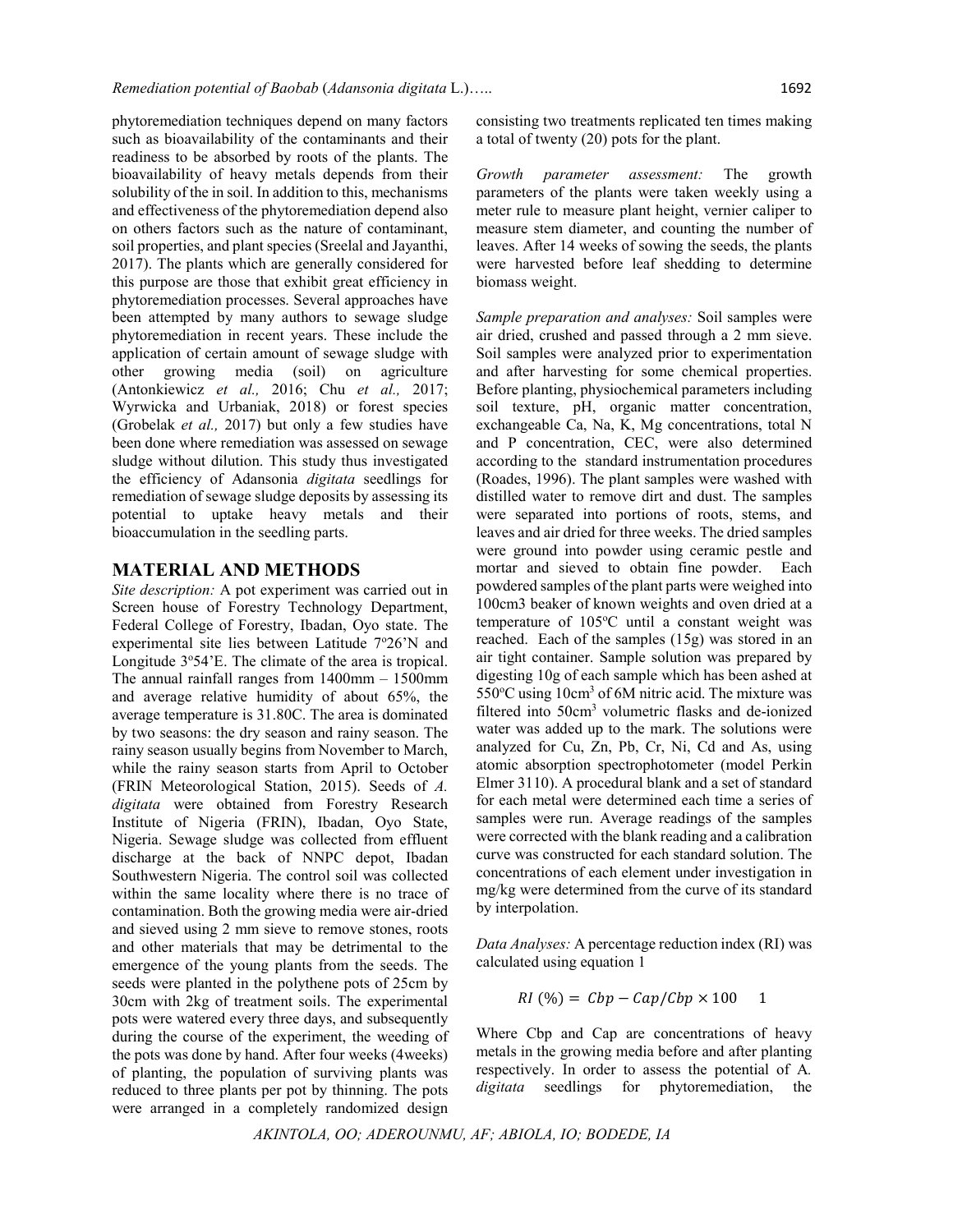bioconcen-tration factor (BCF) was calculated using the formula given by Zhang *et al* (2010) in equation 2.

$$
BCF = Conc. of heavy metals in \frac{shoot}{soil}
$$
 2

Data obtained were analyzed using analysis of variance (ANOVA) and the significant differences were evaluated post-hoc using Tukey's HSD test with a level of significance of  $p < 0.05$ . ANOVA was performed with SPSS version 21. Variations in soil contaminants before and after plantings were assessed.

## **RESULTS AND DISCUSSIONS**

*Properties of the growing media:* Results of the chemical characteristics of the sewage sludge and the

control soil before planting were presented in Table 1. The texture of the soil in the potting media were sand (75- 80 %), Silt (15-18%) and clay (5-7%) indicating sandy loamy soil. Texture is an important soil characteristic that plays important role in soil management and crop production. Sandy loam texture is suitable for seedling growth and development because it contains high nutrients, CEC and highwater holding capacity (Majid et al, 2012). Soil pH in the potting media before planting ranged from 5.5 to 7.50. The pH of the sewage sludge is slightly acidic while that of control is slightly basic. The pH is a major factor influencing the availability of elements in the soil for plant uptake and most metals are more soluble and available in the soil solution at pH below 5.5 (McBride, 1994).

| <b>Parameters</b>      |                        | Sewage sludge | control | Maximum values given by<br>DPR $(2002)$ in mg/kg |
|------------------------|------------------------|---------------|---------|--------------------------------------------------|
| <b>Physical</b>        | Sand $(\% )$           | 80            | 75      |                                                  |
| and chemical           | Silt $(\%)$            | 15            | 18      |                                                  |
| properties             | Clay $(\% )$           | 5             | 7       |                                                  |
|                        | pH                     | 5.50          | 7.50    |                                                  |
|                        | Organic matter $(\% )$ | 27.80         | 3.30    |                                                  |
|                        | Total $N$ (mg/kg)      | 56.88         | 15.22   |                                                  |
|                        | Total $P(mg/kg)$       | 5.22          | 2.16    |                                                  |
| <b>Heavy</b><br>metals | Zn                     | 76.22         | 35.09   | 140                                              |
| (mg/kg)                | Cu                     | 55.68         | 17.91   | 36                                               |
|                        | Pb                     | 28.22         | 12.26   | 85                                               |
|                        | Ni                     | 22.76         | 5.21    | 35                                               |
|                        | As                     | 5.92          | 0.50    | 1.8                                              |
|                        | Cd                     | 3.11          | 1.01    | 0.8                                              |
|                        | Cr                     | 41.78         | 15.11   | 100                                              |

Thus, metals are more available in soil solution for root absorption at low pH due decrease in retention of metals to soil organic matter. Values of organic matter content in the sewage sludge and control soil were 27.80 and 3.30 mg/kg respectively. The respective concentration of total nitrogen (N) in the sewage sludge and the control samples were 56.88 and 15.22 while that of total phosphorus (P) were 5.22 and 2.16 mg/kg respectively. According to Wyrwicka and Urbaniak, (2018) and Carbonell *et al* (2009), sewage sludge usually contains high levels of organic matter and is rich in N and P and this makes it a good growing medium for plants and has been used as a fertilizer in forestry and agriculture. Thus the results of this study further strengthen and support the past studies. Furthermore, Kelessidis and Stasinakis (2012) stated that Sewage sludge may also contain inorganic (e.g. TEs) and organic (e.g.PAHs, n-alkanes, PCBs) compounds removed from the wastewater which can be harmful to a plant's metabolism and concluded that these biological consideration along with local legal constraints and regulations, make the recycling of sewage in agriculture and forestry a challenging issue.

The results of heavy metal concentrations in the growing media were Zn (35.09 - 76.22), Cu (17.91 - 55.68), Pb (12.26 - 28.22), Ni (6.21 -22.76), As (0.50 - 5.92), Cd (1.01 - 3.11) and Cr (15.11- 41.78) in mg/kg and this is high when compared with the control soil (Table 1). The concentrations of heavy metals in the sewage sludge used were lower than the values obtained from similar studies and recommended values (DPR, 2002; Suchkova et *al.,* 2014; Guidi Nissim *et al.,* 2018).

*Growth parameters of A. digitata in the growing media:* Weekly mean values of seedling heights stem diameter and leaf production were presented in figure1 -3. It was observed that the grow parameters in sewage sludge (T1) was greater than those in control site from week 1 to 14. The increase in the growth parameters could be attributed to the soil being rich in organic matter which is the source of most of the nitrogen and phosphorus which enhances soil fertility and promote plant growth (Ideriah *et al*., 2010). Also the activities of soil organisms in the decomposition of these wastes may have accounted for the rich nutrient contents of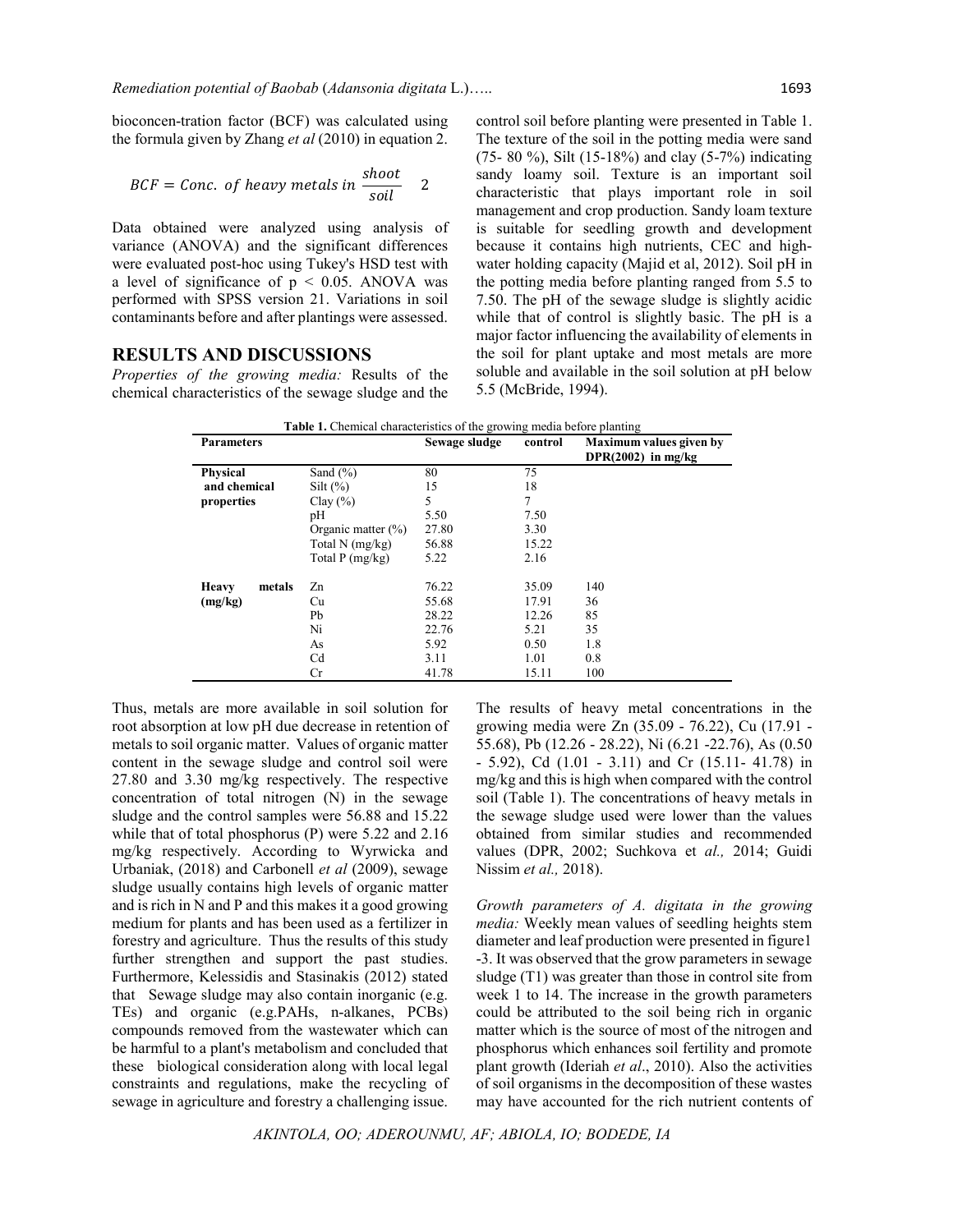the soil which in turn has increased the growth of the plant (Obute *et al*., 2010; Amos-Tautua *et al*., 2014). Slight reduction noticed in the growth of the plants towards the end of the experiments could be due to interference with the soil-water-relation as well as nutrient immobilization and the presence of heavy metals (Akintola, 2019; Akintola and Bodede, 2019). There was a significant difference among the seedlings grown in sewage sludge and control soil. The biomass of the plant varied significantly. The results showed that biomass production for plants gradually increased with treatments (Table 2). The increase in the values of biomass production of the plants in the growing media were in agreement with past studies (Suchkova *et al.,* 2015; Guidi and Labrecque, 2016; Leila *et al.,* 2017, Akintola and Bodede, 2019), and there were no significant differences in biomass production between the growing media indicating that no phenomena of severe plant stress occurred or induce phytotoxicity symptoms in the plant during the experiment.

*Heavy Metals concentrations in the growing media:* Heavy metal contaminants which usually come from industrial activities, such as mining and smelting of metalliferous ores, electroplating, gas exhaust, energy and fuel production, fertilizer and pesticide application, sewage sludge and generation of municipal wastes are Cd, Cr, Cu, Hg, Pb, and Zn (Kabata-Pendias, 2011). Heavy metals concentrations in the potting media before and after planting (BP and AP) are presented in Table 3. Heavy metal concentrations in soil before planting were found to be significantly higher than after planting. Heavy metal concentrations in sewage sludge soils (T2) were higher than those of control (T1). Four heavy metals concentrations (Cu, Cr, Pb and Zn) showed significant decrease in sludge (T1) and soil concentrations (T2) when compared with their concentrations before planting values though the extent of the reduction varied among the metals (Table 3).



**Fig 1.** Mean seedlings height of the *A. digitata*



| птеаннопе | Divinass proudction in g |                  |                  |
|-----------|--------------------------|------------------|------------------|
|           | leaves                   | stems            | Roots            |
| T1        | $55.68 \pm 0.50$         | $65.22 \pm 0.62$ | $71.22 \pm 0.67$ |
| T2        | $46.21 \pm 0.42$         | $59.99 \pm 0.51$ | $62.89 \pm 0.58$ |
|           |                          |                  |                  |

The reduction index in percentage of studied metals in both treatments were in the order of Cu (43.11- 55.34)  $>$  Cr (36.22 -45.01)  $>$ Zn (28.09 -3.95)  $>$ Pb (21.56 -30.61) >Ni (9.56 -15.01) >Cd (3.15-5.22). As showed reduction index values of 2.02% in sewage sludge while that of control soil could not be calculated because the concentration after planting in the soil was below detection limit (Table 3). Observed reductions in the heavy metal concentrations in soil after planting can be attributed to the ability *A. digitata* to uptake heavy metals from the soils and this is similar to the findings of Akintola and Bodede, 2019. High reduction in Zn, Cr and Cu concentration in the growth media after planting may be due to their important in metabolic activities of plants (Marcel, 2006). Low reduction index value of the Pb compared to Cu and Zn can be due to its not essential to plants. Most frequently inorganic pollutant in the soils is lead (Pb) and is not an essential element but can be toxic even at low concentrations to plants, animals and human and above 400 mg/kg can be hazardous to human health (USEPA, 2001). The significant reduction of some of the heavy metals in the growth media showed the level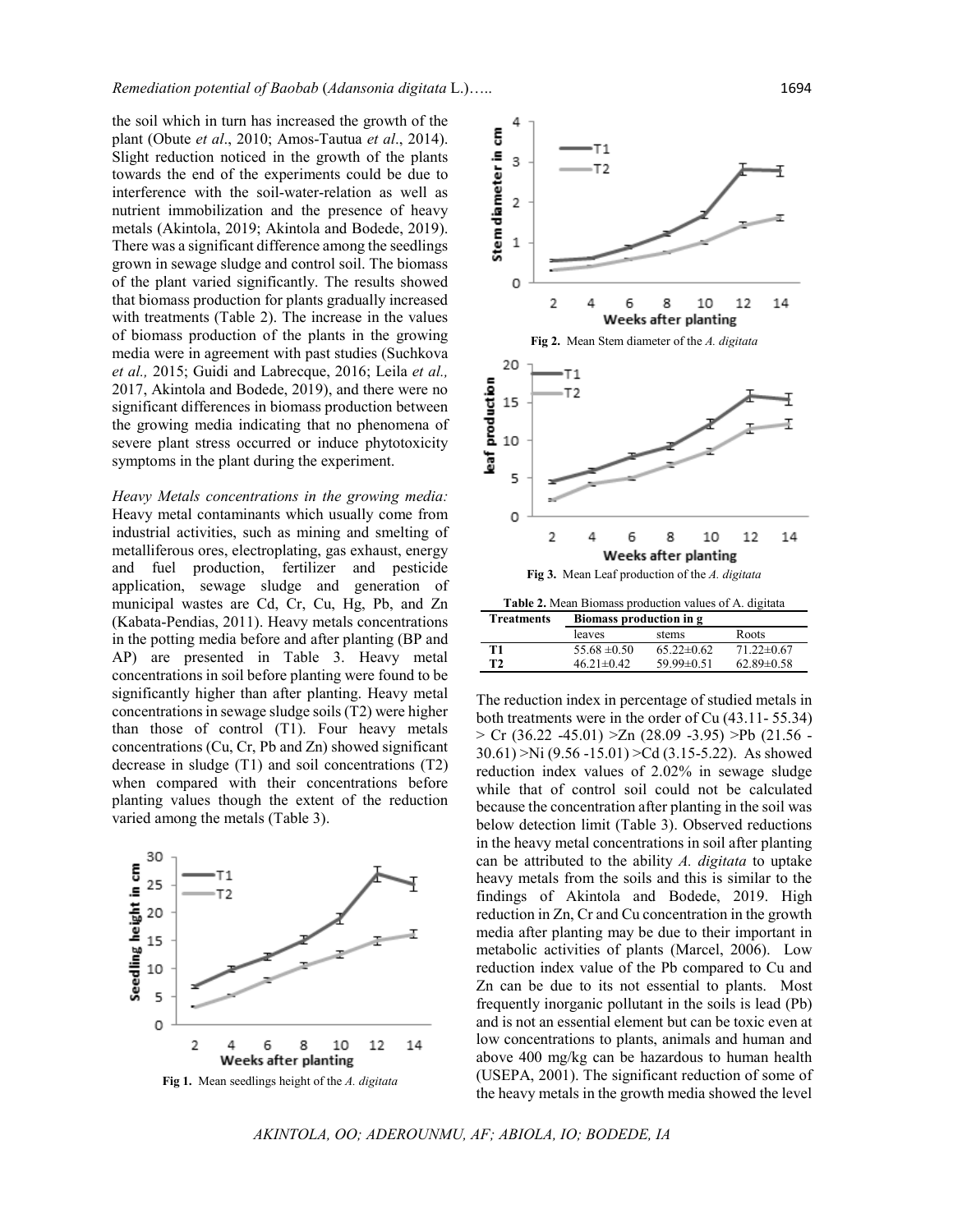of heavy metal enrichment in *A. digitata* seedlings. The fact that some heavy metals (Ni, Cd and As) decreased (although not significantly) with time could be attributed to some minor leaching phenomena that occurred while irrigating (Guidi Nissim *et al.,* 2018). Higher reduction index of heavy metal concentration were noticed in the sewage sludge (T1) than control soil. (T2)

| <b>Table 3.</b> Heavy metal concentrations in the soils before and after planting |                     |                            |                    |                    |                     |                    |
|-----------------------------------------------------------------------------------|---------------------|----------------------------|--------------------|--------------------|---------------------|--------------------|
| Heavy metals (mg/kg)                                                              | Sewage sludge (T1)  |                            |                    | Control soil (T2)  |                     |                    |
|                                                                                   | $\mathrm{C_{bo}}$   | $\mathrm{C}_{\mathrm{AP}}$ | $RI(\%)$           | $C_{bp}$           | $C_{AP}$            | RI(%)              |
| <b>Cu</b>                                                                         | 55.68 <sup>ab</sup> | $26.45^{\rm b}$            | 55.34 <sup>a</sup> | 17.91c             | 10.19 <sup>cd</sup> | 43.11 <sup>b</sup> |
| Zn                                                                                | $76.22^{\rm a}$     | $48.06^{ab}$               | 36.95 <sup>b</sup> | 35.09 <sup>b</sup> | $25.23h$ °          | $28.09^{bc}$       |
| Pb                                                                                | $28.22^{bc}$        | $19.58^{\circ}$            | $30.61^{bc}$       | $12.26^{cd}$       | 9.61 <sup>d</sup>   | $21.56^{\circ}$    |
| Ni                                                                                | $22.76^{\circ}$     | $19.32^{\circ}$            | $15.01^{\circ}$    | 6.21 <sup>d</sup>  | 5.6 <sup>d</sup>    | 9.56 <sup>d</sup>  |
| C <sub>d</sub>                                                                    | 3.11 <sup>d</sup>   | 1.49 <sup>d</sup>          | 5.22 <sup>d</sup>  | 1.01 <sup>e</sup>  | 0.97 <sup>e</sup>   | $3.15^{\circ}$     |
| $_{\rm Cr}$                                                                       | 41.78 <sup>b</sup>  | $23.39^{bc}$               | $45.01^{ab}$       | $15.11^{cd}$       | 9.64 <sup>d</sup>   | 36.22 <sup>b</sup> |
| As                                                                                | 5.92 <sup>d</sup>   | 4.71 <sup>d</sup>          | 2.01 <sup>d</sup>  | 0.50 <sup>e</sup>  | <b>BDL</b>          |                    |

*Cbp is concentration of heavy metal before planting, Cap concentration of heavy metal before planting and RI reduction index. Mean values with the different letter are significant different (P<0.05) from each other at different concentration levels*

*Heavy metals accumulation in A. digitata seedlings:*  Assessing heavy metal uptake by plants from contaminated soils is very important for environmental studies because of the usage of the plants as biomonitors or hyper accumulators (Akintola and Bodede, 2019). Accumulation of heavy metals in *A. digitata* plants parts are shown in Table 4while the rate at which they can transfer it to their parts (BCF) are presented in Table 5. The concentrations of heavy metals in seedling parts differ in response to the growing media. Higher concentrations of Cu (4.61 - 30.11 mg/kg), Cr (3.24 – 10.01mg/kg), Zn (5.88 – 16.22), Pb  $(1.41 - 4.84 \text{ mg/kg})$  were recorded in the shoot than the root of the plants in the growing media while Ni  $(0.33 -1.57 \text{ mg/kg})$  and Cd  $(0.17 - 0.93 \text{ m})$ mg/kg) were slightly higher in the root than the shoot. As was only found in the root (0.14mg/kg) and shoot (0.06mg/kg) of the seedlings grown in the sewage sludge.

**Table 4.** Heavy metal concentrations in plant parts

| <b>Heavy metals</b> | Sewage sludge (T1) |       | Control soil (T2) |       |  |
|---------------------|--------------------|-------|-------------------|-------|--|
| (mg/kg)             | Root               | Shoot | Root              | Shoot |  |
| Cu                  | 16.01              | 30.11 | 3.08              | 4.61  |  |
| Zn                  | 9.83               | 16.22 | 4.25              | 5.88  |  |
| Pb                  | 3.74               | 4.86  | 1.21              | 1.41  |  |
| Ni                  | 1.57               | 1.56  | 0.33              | 0.27  |  |
| Cd                  | 0.93               | 0.65  | 0.17              | 0.09  |  |
| Cr                  | 6.65               | 10.01 | 2.23              | 3.24  |  |
| As                  | 0.14               | 0.06  |                   |       |  |

Kabata-Pendias (2011) stated that Cu and Zn should not only be considered as soil contaminant but also as essential micronutrients for plant while Fernandes and Henriquues ( 1991) stated copper concentrations in non-hyperaccumulator plant shoots usually remain below 20 mg /kg. However, in this study the copper concentration in the shoot of the plant grown in the sewage sludge is above 20 mg/kg, thus *A. digitata* can be regarded as hyper accumulator of Cu. Heavy metal uptake by plants from soil depends on the level of

metal concentrations in the soil, time and other factors (Akintola and Bodede, 2019). Thus, low heavy metal uptake in the studied plant tissues (root and shoot) could be associated with low bio- availability of the metals in the growing media.

**Table 5.** Values of Bioconcentration factors (BCF)

| <b>Heavy metal</b> | Sewage sludge | <b>Control soil</b> |
|--------------------|---------------|---------------------|
| Cu                 | 1.88          | 1.50                |
| Zn                 | 1.65          | 1.38                |
| Ph                 | 1.31          | 1.17                |
| Ni                 | 0.99          | 0.81                |
| Cd                 | 0.69          | 0.53                |
| Cr                 | 1.51          | 1.45                |
| As                 | 0.42          |                     |

The ability of plants to absorb heavy metals is expresses by the BCF. For most of the studied metals, the BCF was more than one and was generally higher for Cr, Zn, Cu, and Pb (Table 6).

This agreed with the report of Kabata-Pendias and Pendias (2011), which stated that generally Zn, Cu, and Pb are more easily taken up by green plants. BCF values of As from plant grown in control soil were not determined because the concentrations in the seedlings parts were below detection limit. The Ni, Cd and As of plants grown in the sewage sludge were lower than 1.

*Conclusion:* The significant reduction observed in concentrations of heavy metals in soils before and after planting indicated their enrichment in the plant tissues. Bioconcentration factors indicated that the plants can be used as bioaccumulator plant. This study has shown the efficacy and ability of *Adansonia digitata* to accumulate and distribute heavy metals in its tissue parts. Thus *Adansonia digitata* seedlings can be used to clean or rehabilitate soils that are contaminated with the studied heavy metals.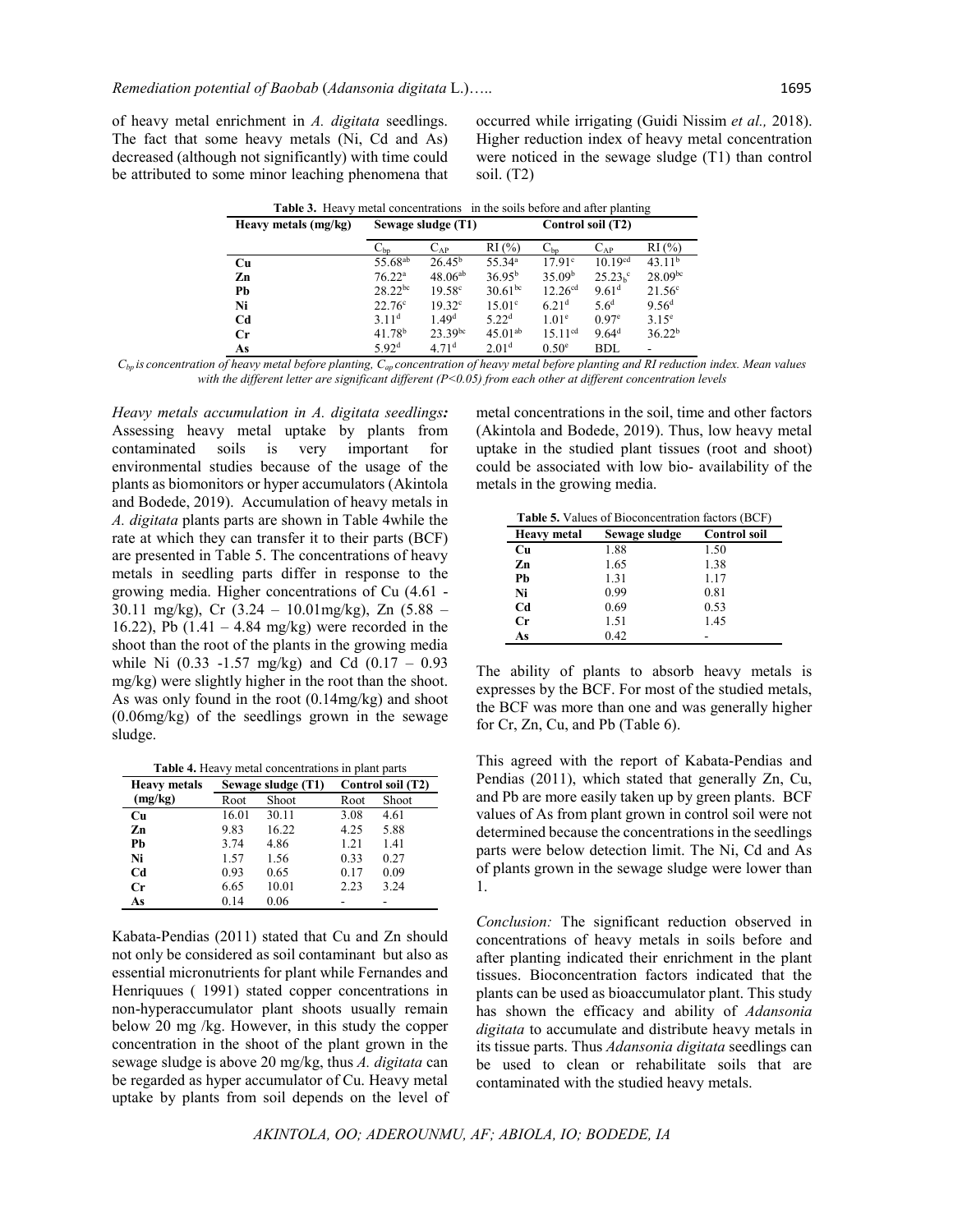#### **REFERENCES**

- Akintola, OO (2019). Heavy Metal Uptake and Growth Response of Jatropha curcas Linnaeus Seedlings in Spent Oil Contaminated Soil. *Inter. J. Appl. Res. Technol*., 8(2): 106 – 114
- Akintola, OO; Bodede, IA (2019). Distribution and Accumulation of Heavy Metals in Red Cedar (*Cedrela odorata*) Wood Seedling Grown in Dumpsite Soil. *J. Appl. Sci. Environ. Manage.* 23 (4): 811-817.
- Amos-Tautua, BMW; Onigbinde, AO; Ere, D (2014). Assessment of some heavy metals and physiochemical properties in surface soils of municipal open waste dumpsite in Yenagoa, Nigeria. *Afr. J. Environ. Sci. Technol.,* 8 (1):41- 47
- Antonkiewicz, J; Ko $\approx$ Codziej, B; Bieli $\approx$ Ñska,A; Eb.J (2016). The use of reed canary grass and giant miscanthus in the phytoremediation of municipal sewage sludge. *Environ. Sci. Pollute*. 23: 9505– 9517
- Carbonell, G; Pro, J; Gomez, N; Babin, MM; Fernandez, C; Alonso, E; *et al.* (2009).Sewage sludge applied to agricultural soil: ecotoxicological effects on representative soil organisms*. Ecotox. Environ. Saf.* 72:1309–1319.
- Chu, S; Wu, D; Liang, LL; Zhong, F; Hu, Y; Hu, X. *et al.* (2017). Municipal sewage sludge compost promotes Mangifera persiciforma tree growth with no risk of heavy metal contamination of soil. *Sci. Rep.* 7*:*134-142.
- Cocarta, DM; Subtirelu, VR; Badea, A (2017). Effect of sewage sludge application on wheat crop productivity and heavy metal accumulation in soil and wheat grain. *Environ. Eng. Manage. J.* 16, 1093–1100.
- DPR (Department of petroleum resources) (2002). Environmental guidelines and standards for the petroleum industry in Nigeria (revised ed.). Nigeria: Ministry of Petroleum and Natural Resources, Department of Petroleum Resources.
- Eid, EM; Alrumman, SA; El-Bebany, AF; Hesham, AEL; Taher, MA; Fawy, KF (2017). The effects of different sewage sludge amendment rates on the heavy metal bioaccumulation, growth and biomass of cucumbers (Cucumis sativus L.). *Environ.Sci. Pollut.* 24:16371–16382.
- Fernandes, JC; Henriques, FS (1991). Biochemical, physiological, and structural effects of excess copper in plants. *Bot. Rev.* 57:246–273.
- Fijalkowski, K; Rorat, A; Grobelak, A; Kacprzak, MJ  $(2017)$ . The presence of contaminations in sewage sludge - the current situation. *J. Environ. Manage.* 203:1126–1136.
- Grobelak, A; Placek, A; Grosser, A; Singh, BR; Alms, ÖR; Napora, A; et al. (2017). Effects of single sewage sludge application on soil phytoremediation. J. Clean. Prod. 155:189–197.
- Guidi Nissim, W; Labrecque, M (2016). Planting microcuttings: an innovative method for establishing a willow vegetation cover. Ecol. Eng. 91, 472–476
- Guidi Nissim, W; Palm, E; Mancuso, S; Azzarello, E (2018). Trace element phytoextraction from contaminated soil: a case study under Mediterranean climate. *Environ. Sci. Pollut*. 25:9114–9131
- Ideriah, TJK; Harry, FO; Stanley, HO; Igbara, JK (2010). Heavy metal contamination of soils and vegetation around solid waste dumps in Port Harcourt, Nigeria. *J. Appl. Sci. Environ. Manage.*14 (1):101-109
- Kabata-Pendias, A (2011). Trace Elements in Soils and Plants. CRC Press, Boca Raton.
- Kacprzak, M; Neczaj, E; Fijałkowski, K; Grobelak, A; Grosser, A; Worwag, M; Rorat, A; Brattebo, H; Almas, A; Singh, BR; (2017). Sewage sludge disposal strategies for sustainable development. *Environ. Res*. 156:39–46.
- Kelessidis, A; Stasinakis, AS (2012). Comparative study of the methods used for treatment and final disposal of sewage sludge in European countries. *Waste Manag.* 32:1186–1195.
- Leila, S; Mhamed, M; Hermann, H; Mykola, K; Oliver, W; Christin, M (2017). Fertilization value of municipal sewage sludge for Eucalyptus camaldulensis plants. *Biotechnol. Rep.* 13:8–12
- Liphadzi, MS; Kirkham, MB (2006). Heavy metal displacement in chelate-treated soil with sludge during phytoremediation. *J. Plant Nutr. Soil Sci*. 169,737–744.

*AKINTOLA, OO; ADEROUNMU, AF; ABIOLA, IO; BODEDE, IA*